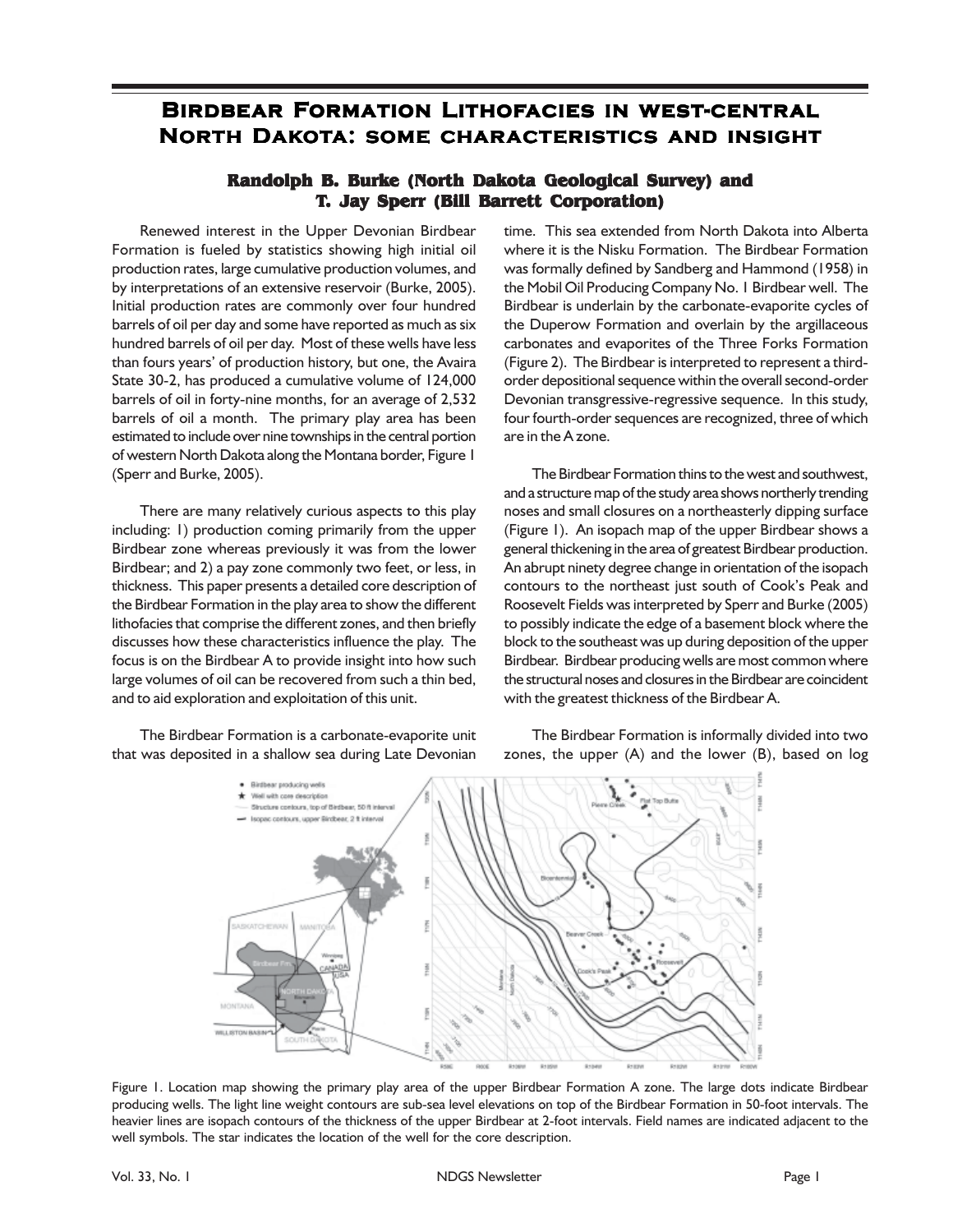

Figure 2. Geophysical logs representative of the Birdbear Formation in the study area with the contacts of the overlying and underlying formations indicated. The informal upper and lower zones are designated by A and B respectively. The fourth-order cycles in the Birdbear A zone are indicated. The primary target of the current play is shaded gray.  $GR =$  gamma ray; CNFD = compensated neutron formation density,  $IL=$  induction  $log$ 

characteristics and lithologies. The top of the B zone is picked on the gamma ray log at the highest gamma ray reading above the top of the Duperow Formation that corresponds to the top of the first thick evaporite-dolomite sequence capping the cleaner carbonate at the base of the B zone.

The A zone consists of a series of carbonate-evaporite cycles overlying the B zone (Figure 2). The cycles are designated in depositional order from the bottom up as one through three in figure 2 and recognized on the gamma ray logs by peaks of increased gamma ray intensity. All three cycles are not always present in the study area where cycle three thins from east to west, either by erosion, or nondeposition (Sperr and Burke, 2005). The pay zone in the A is commonly in the second cycle and generally around two feet in thickness with porosities of about ten percent. Thin bed effects on geophysical logs make it challenging to accurately map the reservoir and account for the large volumes of oil produced from this zone. Drainage areas must be large and permeability very good to account for the large volumes of oil coming from some of these wells. Cycle one also has good porosity in some wells and this could contribute to storage capacity if there is communication between cycles through the anhydrite capping cycle one. Examination of a horizontal core cut in the F.H. Petroleum Corporation State #14-16 well revealed another potential mechanism for the transmission of large volumes of oil. In this case, the only significant porosity was along a swarm of non-suture seam stylolites. Stylolites represent a zone of pressure dissolution and compaction where insoluble residues are concentrated to form these diagenetic structures and provide a zone for fluid movement. The stylolite zone in the core extended for approximately twenty-two feet, almost the entire length of the core. Water placed on the face of the polished core was readily absorbed along the stylolite zone showing this to be the best porosity in this core (Figure 3). Dolomite crystals



Figure 3. Water on core surface is brightly reflected and only readily absorbed along a thin zone in the middle of the photo (arrow). The middle portion of the core is characterized by a swarm of non-suture seam stylolites along which dolomite rhombs are enlarged relative to the surrounding matrix forming a high porosity conduit for fluids. This zone extended for over twentytwo feet in this horizontal core cut in the F.H. Petroleum Corporation State #14-16 well (NDIC File #15625). Photo of core sample from an approximate measured depth of 12,673 feet.

along the stylolites are larger than those in the surrounding rock, thereby explaining the increased porosity along the stylolite zone. It is likely that stylolite swarms serve as conduits for the movement of hydrocarbons in this zone to help drain the large area necessary to account for the large production volumes from the A.

It is clear from geophysical log analysis that the most porous rocks in both the A and the B zones are from dolomite, but constituent analysis of Birdbear Formation cores taken from the study area show that the dolomite in the A zone is depositionally quite different from that in the B (Figure 4). The Birdbear B consists of a cycle of limestone and dolomite capped with a thick sequence of anhydrites interbedded with dolomites, anhydritic dolomites and organic-rich, slightly argillaceous dolomites. Numerous seams and thin beds up to two inches thick of apparently organic-rich sediments are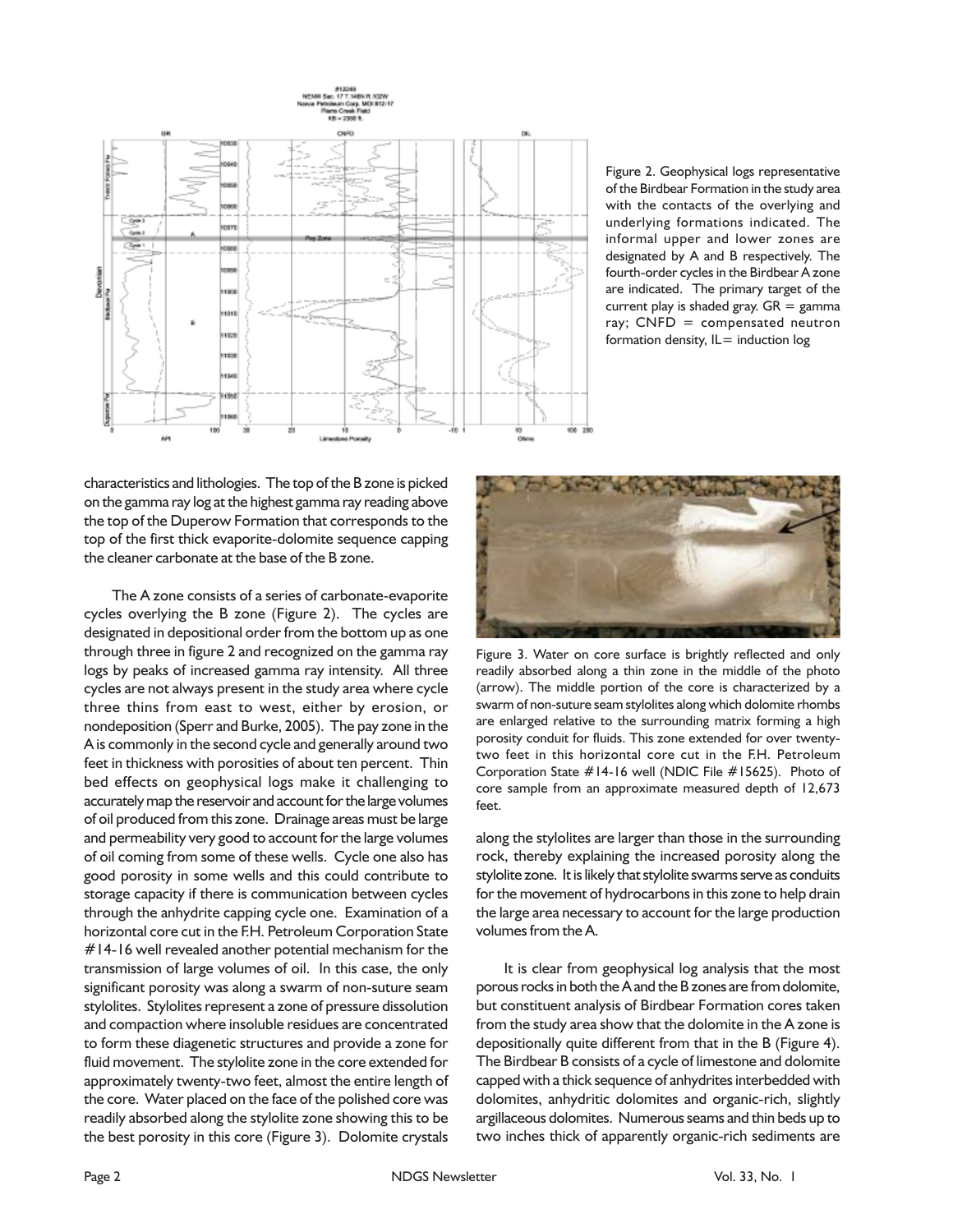

Figure 4. Detailed core description of the Birdbear Formation for Nance Petroleum Corporations MOI #12-17 in Pierre Creek Field, NDIC file #12249 showing lithology, texture, sedimentary and biologic features, and rock color.



Figure 5. Note the 0.5-inch-thick wavy, dark-black thin bed at the top of this vertical core sample. These beds are not true shale; rather they are interpreted to be highly organic calcareous mudstones, possibly slightly argillaceous. These kinds of beds are abundant throughout limestone units and the thin interbeds of dolomudstones and anhydrites, and are the likely source rocks for this play. Photo of core from the Meridian Oil Company #21- 17 MOI well from a depth of 10,980 feet (NDIC #12249).



Figure 6. Core photograph of dark black-brown grainstone immediately below the dolomudstone anhydrite cap at the top of the lower Birdbear B zone. Light-colored, rounded and elongate grains are fragments of *Amphipora*, a delicate branching stromatoporid. The sharp contact with the overlying anhydrite and lack of significant compaction of the grains contributes to evidence indicating a relatively abrupt increase in salinity within the depositional environment. Photo of core from the Meridian Oil Company #21-17 MOI well from a depth of 10,994 feet (NDIC #12249).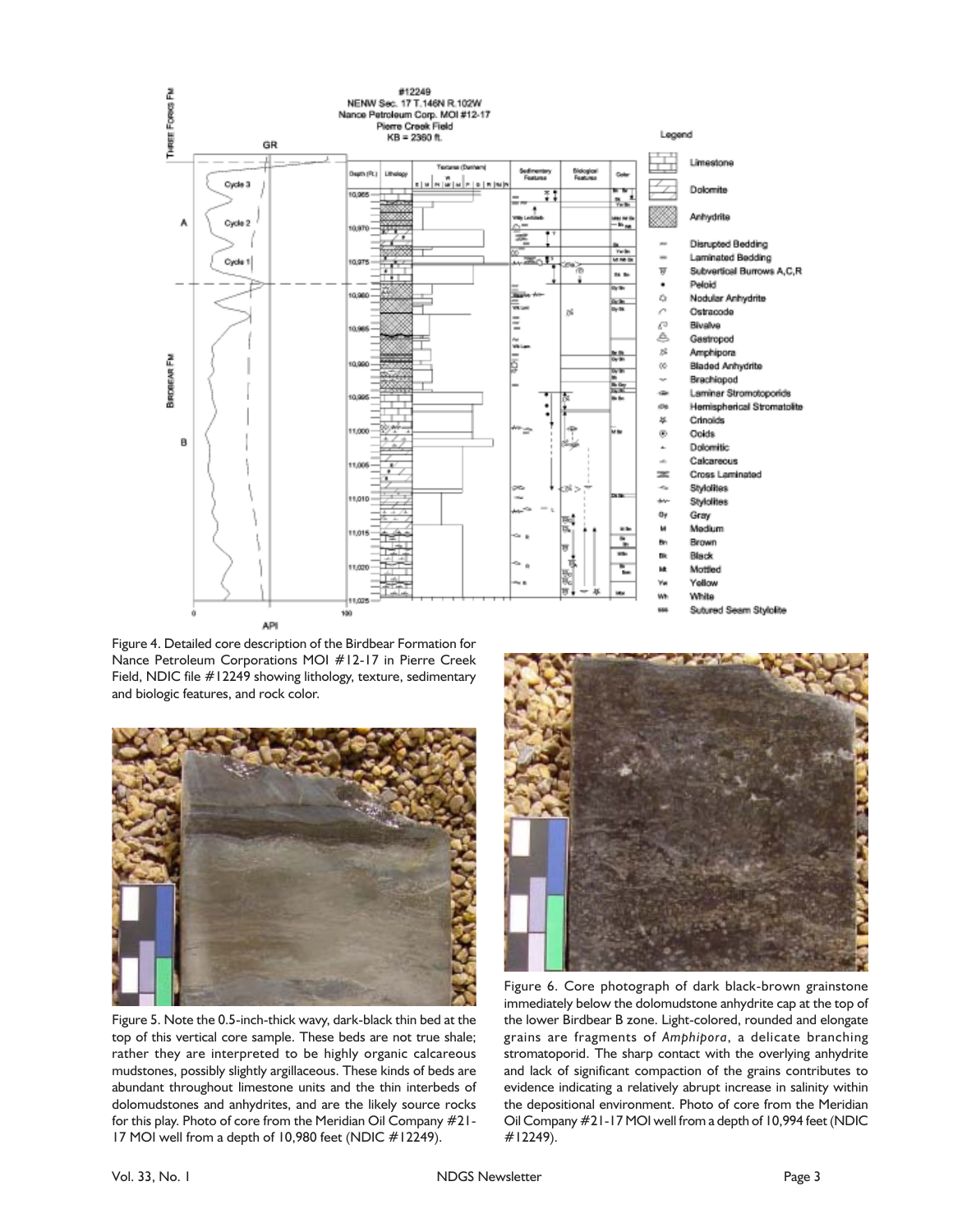common in the cap rock (Figure 5). Fossils in the B zone dolomite include organisms such as brachiopods and *Amphipora* that are good indicators of reasonably normal salinity water. The light coloration, medium-brown, may indicate an oxygenated environment. Thorough dolomitization of calcite obscures textures but they are interpreted to be wackestones suggesting a relatively lowenergy depositional environment. Limestones overlying the wackestones are a dark black-brown color below the interbedded anhydrite and dolomudstone cap and are dominated by very fine-grained peloids with a few *Amphipora* fragments (Figure 6). The absence of mud suggests deposition in a relatively high-energy environment, probably with reduced oxygen concentrations in the water that resulted in the preservation of organic matter, which provides the black coloration. Overlying dolomites have mudstone textures and anhydrites have crystal morphologies all indicating subaqueous deposition.

Birdbear A in this core consists of three separate cycles of carbonates capped with anhydrites (Figure 7) and anhydritic dolomites with abundant organic-rich, slightly argillaceous, calcareous thin beds. The predominant grains in all cycles are peloids, with hemispheroidal stromatolites (Figure 8) and ostracodes (Figure 9) abundant locally in cycle one, and small subrounded intraclasts in cycle three. The pay zone in cycle two is uniformly dolomitized and only the ghosts of peloids can be used for interpretation. The dolomites are very finely crystalline rhombohedrons ranging from 20 to 50 microns in size (Figure 10). Pore and pore throat geometries in such uniform dolomites can contribute to high recovery



Figure 7. Massive anhydrite with argillaceous and organic seams defining replaced, large, erect, gypsum crystals interpreted to have been growing on the sea floor. This anhydrite provides the seal for the cycle one petroleum system and is similar to anhydrites capping each cycle in the Birdbear. Photo of core of the upper Birdbear at the top of cycle one from the Meridian Oil Company #21-17 MOI well from a depth of 10,974 feet (NDIC #12249).

efficiencies on the order of 45%. Well-developed laminations, cross laminations, and cut and fill structures (Figure 11) indicate relatively high-energy current deposition in cycle two. All of the constituent grains in all cycles are compatible with hypersaline depositional conditions. Salinities were sufficiently concentrated to precipitate halite in cycle one where hopper crystals (Figure 12) are preserved in the peloidal grainstone.



Figure 8. The right side of the core is composed of a hemispheroidal stromatolite and the upper left has small nodules of anhydrite (bright white) precipitated in, and disrupting, a thinly laminated dolomudstone. These are all indicators of an elevated salinity environment in relatively shallow water depths. Photo of core from the upper Birdbear at the top of cycle one in the A zone of the Meridian Oil Company #21-17 MOI well from a depth of 10,975 feet (NDIC #12249).



Figure 9. Thin section photomicrograph showing the abundance of ostracodes ( $\geq$ 1 mm across - see arrows) and peloids ( $\simeq$  200 microns, or fine sand) characteristic of the grainstone to packstone textures commonly at the base of each cycle of much of the upper Birdbear A zone. Anhydrite replaces some carbonate and plugs porosity in the upper left of the photo. Photo of the upper Birdbear at the base of cycle one in the A zone of the Meridian Oil Company #21-17 MOI well from a depth of 10,976 feet (NDIC #12249).